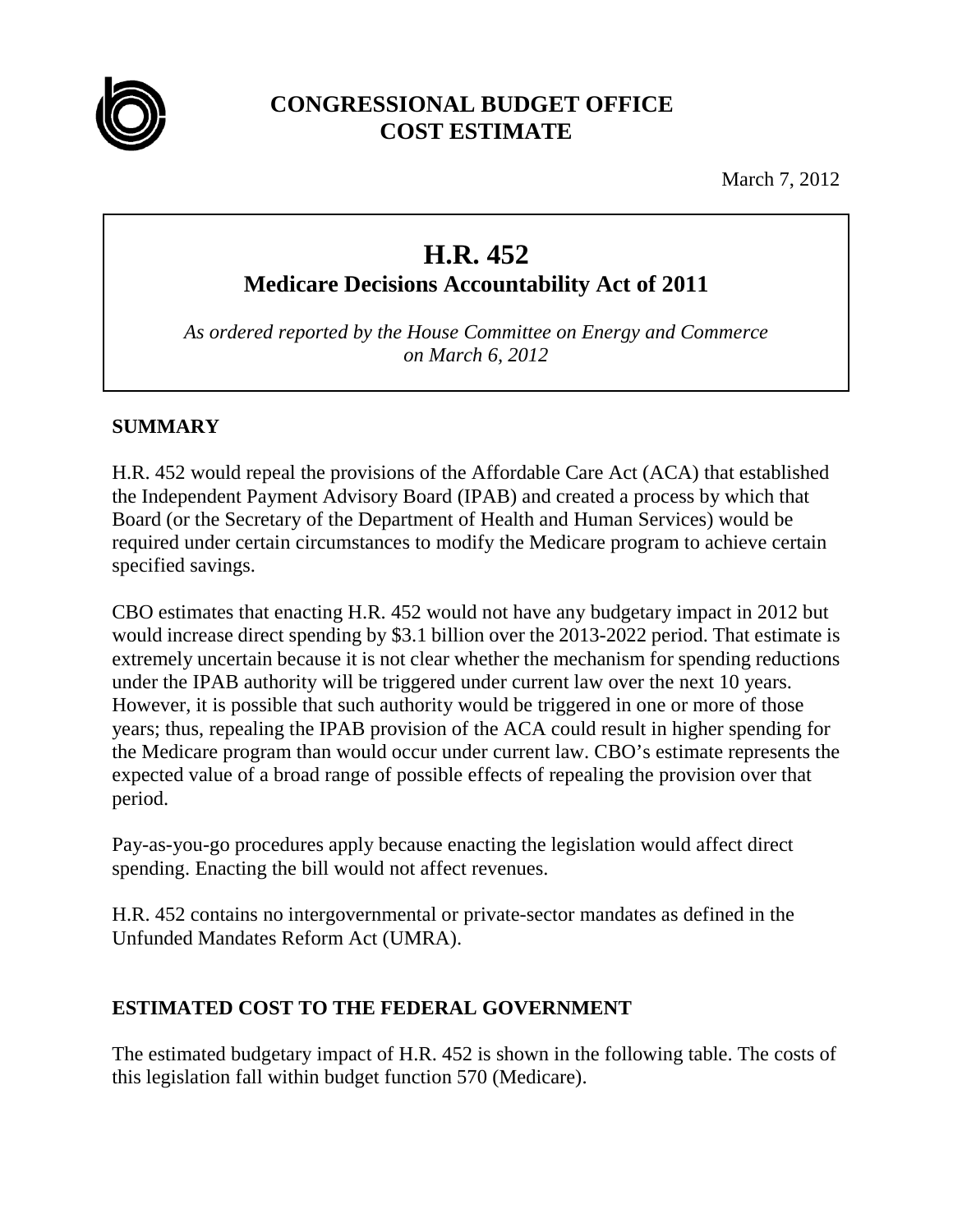|                                                               | By Fiscal Year, in Millions of Dollars |           |                  |              |                                   |                |      |                        |            |            |            |      |                            |
|---------------------------------------------------------------|----------------------------------------|-----------|------------------|--------------|-----------------------------------|----------------|------|------------------------|------------|------------|------------|------|----------------------------|
|                                                               | 2012.                                  | 2013      | 2014             | 2015         | 2016 2017                         |                | 2018 | 2019                   | 2020       | 2021       | 2022       | 2017 | 2012-2012-<br>2022         |
|                                                               |                                        |           |                  |              | <b>CHANGES IN DIRECT SPENDING</b> |                |      |                        |            |            |            |      |                            |
| <b>Estimated Budget Authority</b><br><b>Estimated Outlays</b> | $\Omega$<br>$\overline{0}$             | -14<br>-6 | -14<br>$-10^{-}$ | -14<br>$-14$ | $-14$<br>$-14$                    | $-15$<br>$-15$ |      | 475 1,095<br>475 1,095 | 384<br>384 | 414<br>414 | 824<br>824 |      | $-71$ 3.121<br>$-59$ 3,133 |

## **BASIS OF ESTIMATE**

H.R. 452 would repeal the provisions of the ACA that created the Independent Payment Advisory Board. Assuming enactment near the beginning of fiscal year 2013, CBO estimates that the bill would reduce direct spending by \$59 million over the 2013-2017 period, but would increase direct spending, on an expected-value basis, after 2017. On balance, CBO estimates that enacting H.R. 452 would lead to a net increase in direct spending of \$3,133 million over the 2013-2022 period.

#### **Administrative Costs**

The Congress appropriated \$15 million for the IPAB in the ACA for fiscal year 2012, along with a formula for increasing that amount in subsequent years by the percentage increase in the consumer price index for all urban consumers (CPI-U). (However, \$10 million of the \$15 million provided for 2012 was subsequently rescinded.) Funds appropriated in authorizing legislation are considered direct spending, because the availability of those funds is not contingent on future appropriation acts.

CBO estimates that net funding for IPAB administrative costs will total \$149 million over the 2013-2022 period, and that outlays will total \$137 million through 2022. Those amounts take into account that about 10 percent of the funds provided for the IPAB will be offset by changes in receipts from Medicare Part B premiums. For example, the estimated gross funding for 2013 under current law is \$15 million, and about \$1 million in additional Part B premiums will be collected, resulting in an estimated net change in budget authority of \$14 million for next year.

In total, CBO estimates that enacting H.R. 452 would reduce net direct spending for administrative costs by \$137 million over the 2013-2022 period.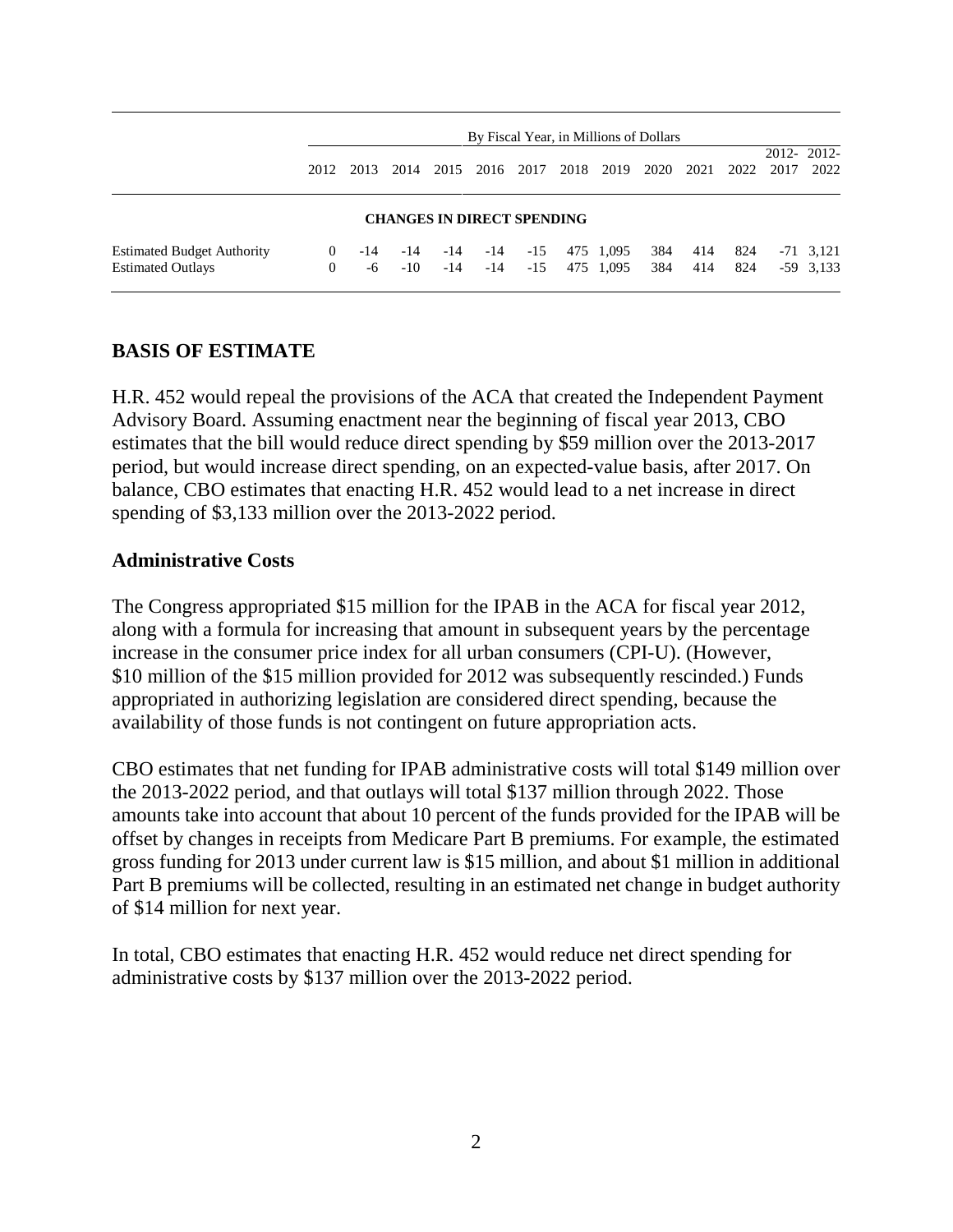#### **Net Spending for Medicare Benefits**

Under current law, the Independent Payment Advisory Board has the obligation to reduce Medicare spending—beginning in 2015—relative to what otherwise would occur if the rate of growth in spending per beneficiary is projected to exceed a target rate that is based on inflation (for 2015 to 2019) or growth in the economy (for 2020 and subsequent years). Each year, beginning in the spring of 2013, the law requires the Chief Actuary of the Centers for Medicare and Medicaid Services (CMS) to project two numbers, each of which is a five-year moving average for the period ending two years in the future:

- The rate of change in net Medicare spending per beneficiary (that is, gross Medicare spending less enrollees' payments for premiums), and
- The rate of change in an economic measure—which is the average of the CPI-U and CPI-M<sup>[1](#page-2-0)</sup> for five-year periods ending in 2015 through 2019, and GDP per capita plus 1 percentage point for five-year periods ending in 2020 and subsequent years.

The Chief Actuary of CMS will compare those two values, and if the spending measure is larger than the economic measure, the difference will be used to determine the IPAB's savings target for the last year of the five-year period.

CBO's current estimates of Medicare spending and its current economic projections result in an IPAB spending measure that is below the economic measure in each target year through 2022 (that is, in the last year of each five-year period):

|                                                    | <u>2015</u>  | 2016         | 2017            | 2018         | <u> 2019 </u> | 2020         | 2021         | <u> 2022 </u> |
|----------------------------------------------------|--------------|--------------|-----------------|--------------|---------------|--------------|--------------|---------------|
| <b>Spending Measure</b><br><b>Economic Measure</b> | 1.7%<br>2.8% | 1.7%<br>2.8% | $1.5\%$<br>2.9% | 2.7%<br>3.0% | 3.1%<br>3.2%  | 3.6%<br>5.2% | 3.9%<br>4.9% | 4.2%<br>4.7%  |
| Difference                                         | $-1.1\%$     | $-1.1\%$     | $-1.4\%$        | $-0.3\%$     | $-0.1\%$      | $-1.6\%$     | $-1.0\%$     | $-0.5\%$      |

The point estimates in CBO's baseline projections, therefore, result in a projected savings target of zero in every year through 2022.

The IPAB mechanism, however, is essentially a one-sided bet: The resulting target can be only zero or savings; the IPAB cannot be instructed to increase spending. So, variations in those measures might lead to additional savings but could not lead to added costs.<sup>[2](#page-2-1)</sup>

<span id="page-2-0"></span><sup>&</sup>lt;sup>1</sup> The CPI-U is the consumer price index for all urban consumers and the CPI-M is the medical care category of the CPI-U. The medical care category is one of eight major expenditure groups that make up the CPI-U (see *http://www.bls.gov/cpi/cpifact4.htm*).

<span id="page-2-1"></span> $2\degree$  For a discussion of CBO's longstanding approach to estimating one-sided bets, see <http://www.cbo.gov/sites/default/files/cbofiles/ftpdocs/15xx/doc1589/onesided.pdf>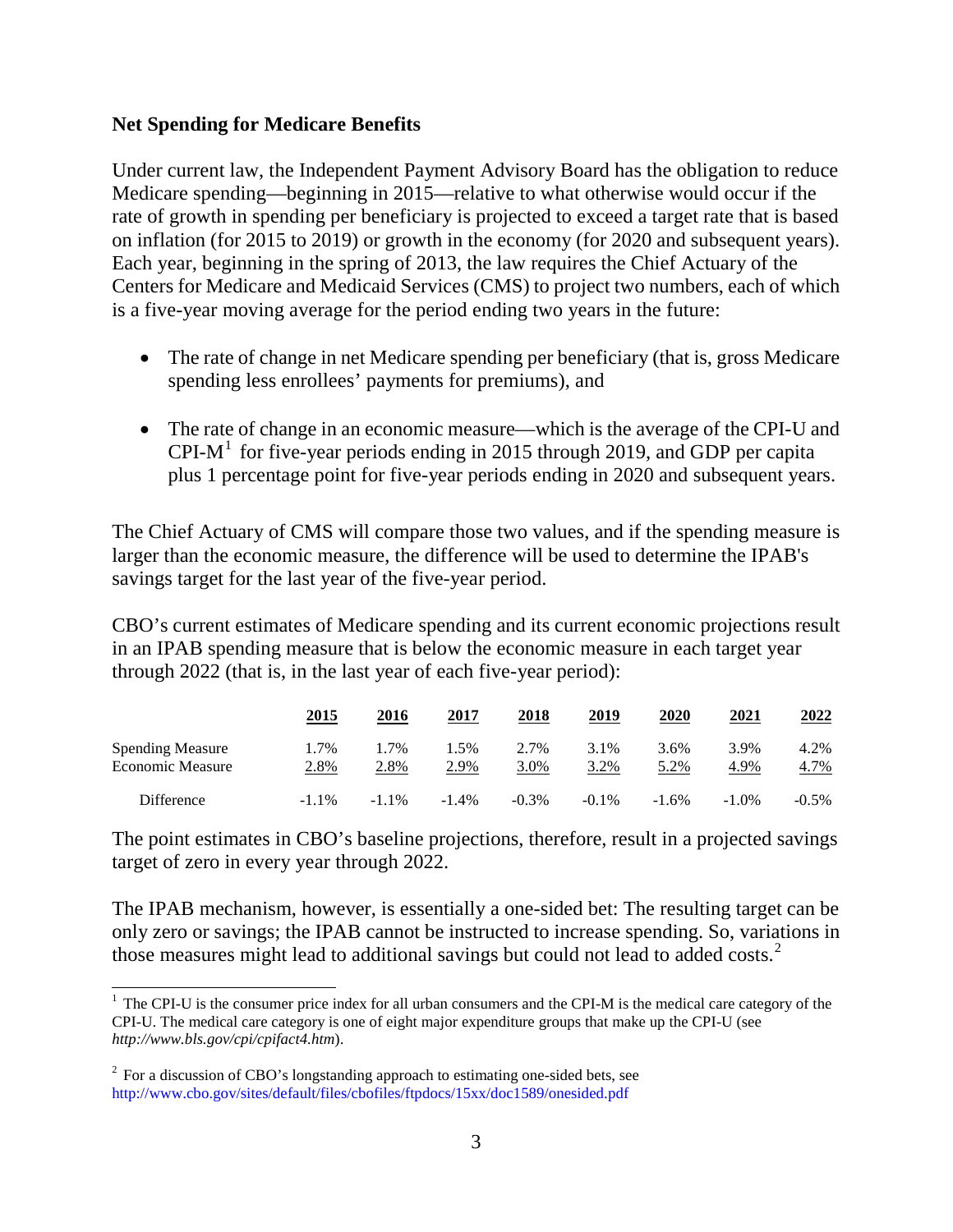In fact, the difference between the spending measure and the economic measure in each year that the Chief Actuary makes an IPAB determination will probably not be equal to the difference that CBO currently projects. If the Chief Actuary ends up projecting some combination of a higher spending measure or a lower economic measure than CBO currently projects, the savings target for the IPAB mechanism could exceed zero.

Because of the one-sided nature of the budgetary impact of variations in the spending and economic measures that determine IPAB's savings target, it is important to consider the probabilities associated with such variations when assessing the effects of possible changes in law. To assess the probability of the IPAB mechanism being triggered, CBO analyzed the technical component of changes in its recent baseline projections of Medicare spending.<sup>[3](#page-3-0)</sup> We concluded that there is a roughly two-thirds chance that the amount of spending in five years will differ from the agency's current projection by less than 2 percent as a result of technical factors.<sup>[4](#page-3-1)</sup> (Thus, there is a one-third chance that the amount of spending in five years would differ by more than 2 percent as a result of such factors.) The uncertainty regarding the five-year moving average of the rate of growth in net Medicare spending per beneficiary is approximately one-fifth of the uncertainty concerning the amount of Medicare spending in the fifth year.

To produce estimates for proposed legislative changes to the IPAB mechanism that take into account the probabilities of variations in the relevant measures, CBO applies that probability distribution to its point estimates of the five-year moving average of net Medicare spending per beneficiary to calculate an expected value for the IPAB's savings target under both current law and with the proposed change in law. CBO applies a *de minimis* rule that the target will be zero if the expected value of the savings target is less than 0.05 percent.

The use of probability-based estimates for changes to the IPAB mechanism does not affect the presentation of the effects of that mechanism in CBO's baseline. The baseline reflects the agency's current best judgment of the likely level of spending under current law; if the IPAB mechanism is triggered, that outcome probably will result from spending that exceeds CBO's current projections.

<span id="page-3-0"></span> $3$  CBO characterizes the components of changes in baseline projections as technical, economic, and legislative. This analysis of variability in projections focuses on the technical component—which largely represents unanticipated changes in the utilization of health care services—because the economic component is expected to have similar, and largely offsetting, effects on the spending and economic measures whose difference determines the IPAB's savings targets. The analysis excludes the legislative component of changes in CBO's baseline projections because the baseline reflects current law and does not anticipate future legislative changes.

<span id="page-3-1"></span><sup>&</sup>lt;sup>4</sup> The total uncertainty around CBO's projections of Medicare spending—taking into account the economic and legislative components of changes in those projections—would be considerably larger.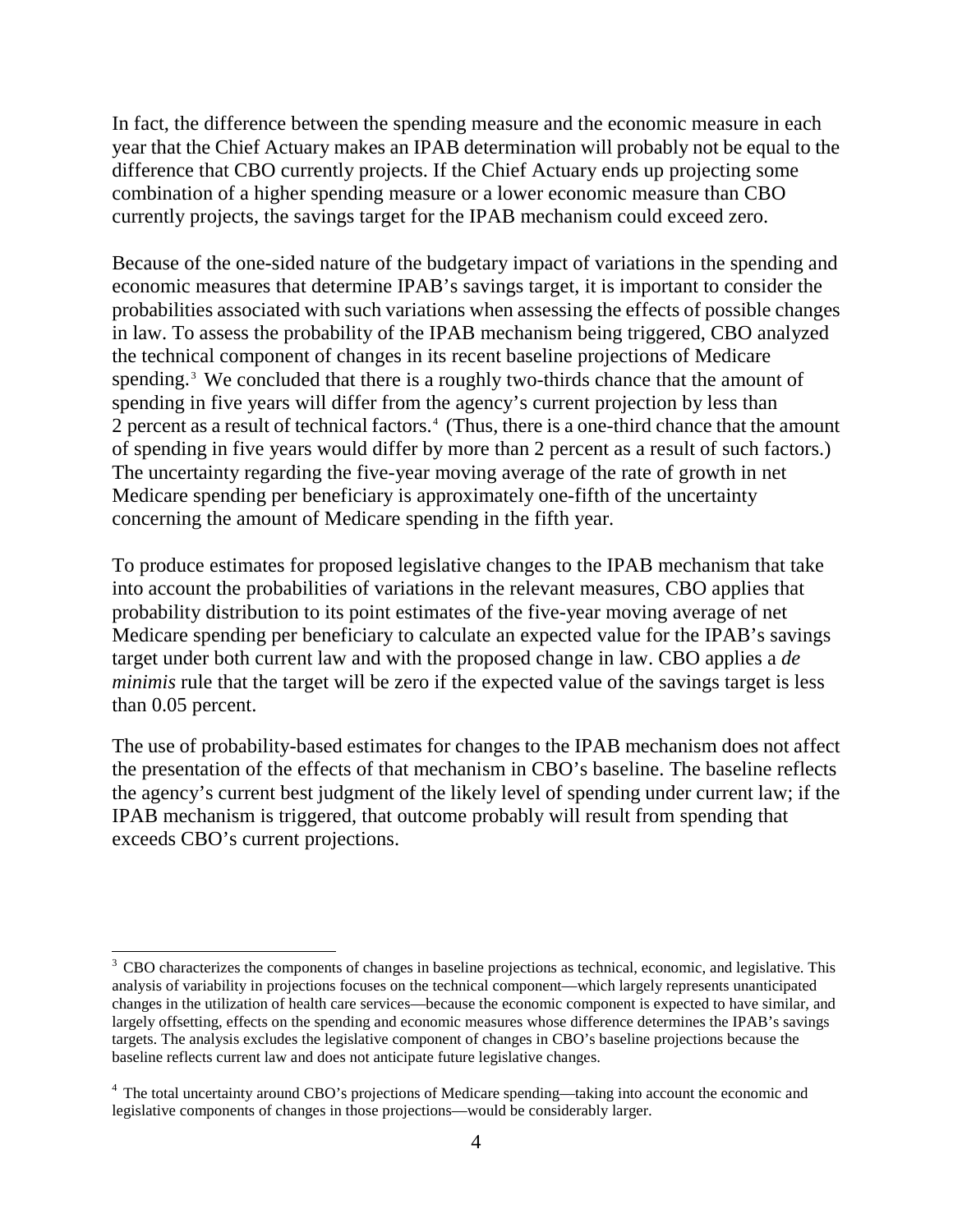Following the above logic, repeal of the IPAB mechanism would have a budgetary cost. After application of the *de minimis* rule (for estimated effects that round to 0.0 percent), the expected value of the IPAB's savings target would be zero in 2015, 2016, 2017, 2020, and 2021(but not in 2018, 2019, and 2022, when the expected value of the savings target would be between 0.1 percent and 0.2 percent of projected net Medicare spending). In addition, CBO anticipates that, if the IPAB mechanism was triggered, some of the savings in the target year would compound and produce savings in subsequent years. As a result, CBO estimates that repealing the IPAB mechanism would increase expected Medicare spending each year from 2018 through 2022, with the expected value of the net increase in Medicare spending for benefits totaling about \$3.3 billion over that five-year period.

#### **PAY-AS-YOU-GO CONSIDERATIONS**

The Statutory Pay-As-You-Go Act of 2010 establishes budget-reporting and enforcement procedures for legislation affecting direct spending or revenues. The net changes in outlays that are subject to those pay-as-you-go procedures are shown in the following table. (Enacting H.R. 452 would not affect revenues.)

|                                   | By Fiscal Year, in Millions of Dollars |      |      |           |     |                                                    |      |           |     |           |      |      |                    |
|-----------------------------------|----------------------------------------|------|------|-----------|-----|----------------------------------------------------|------|-----------|-----|-----------|------|------|--------------------|
|                                   | 2012                                   | 2013 | 2014 |           |     | 2015 2016 2017                                     | 2018 | 2019      |     | 2020 2021 | 2022 | 2017 | 2012-2012-<br>2022 |
|                                   |                                        |      |      |           |     | <b>NET INCREASE OR DECREASE (-) IN THE DEFICIT</b> |      |           |     |           |      |      |                    |
| Statutory Pay-As-You-Go<br>Impact | $\theta$                               | -6   |      | $-10 -14$ | -14 | $-15$                                              |      | 475 1,095 | 384 | 414       | 824  |      | $-59$ 3,133        |

**CBO Estimate of Pay-As-You-Go Effects for H.R. 452, as ordered reported by the House Committee on Energy and Commerce on March 6, 2012**

## **INTERGOVERNMENTAL AND PRIVATE-SECTOR IMPACT**

H.R. 452 contains no intergovernmental or private-sector mandates as defined in UMRA and would impose no costs on state, local, or tribal governments.